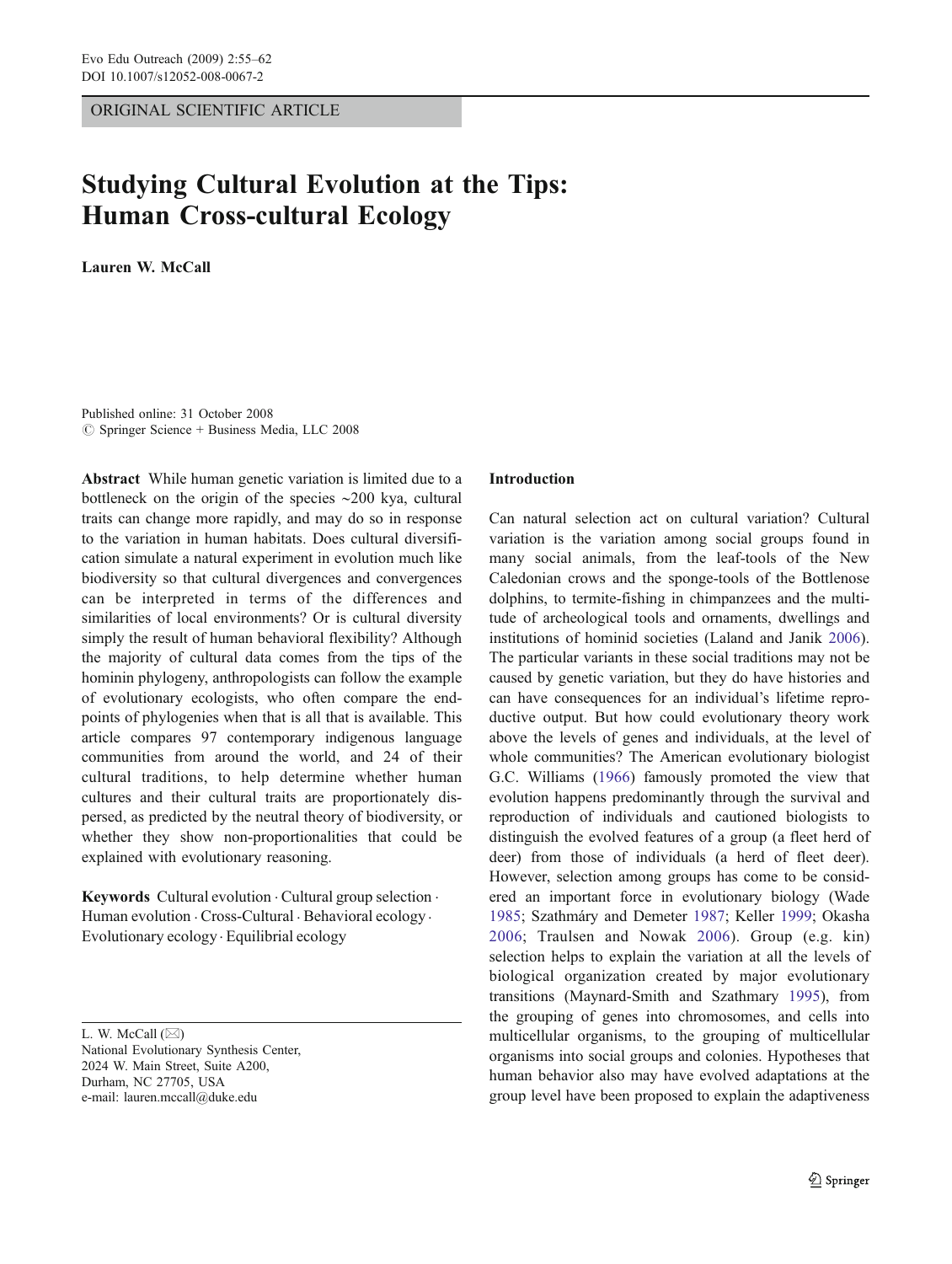of many human cultural traditions (Boyd and Richerson [1985](#page-7-0); Sober and Wilson [1998;](#page-7-0) Wilson [2002](#page-7-0)).

This paper sets up a background for the evolutionary analysis of cultures by testing the null hypothesis of no evolution. I will first review the neutral theory of biodiversity, which was advanced as a null model in macroecology for predicting patterns of species diversity in the absence of natural selection (Macarthur and Wilson [1963](#page-7-0); [1967](#page-7-0); Hubbell [2001\)](#page-7-0). I will show how neutral biogeographic patterns apply to humans at the level of whole cultures, and then I will test the geographic distribution of specific cultural traits. The null hypothesis of no evolution at the level of cultural groups is not the nonsense claim that null hypotheses often are. There is a good reason why the endpoints of the human cultural phylogeny may not reflect the action of natural selection, even though in principle cultural group selection could be a powerful force behind human cultural diversity. Human cultural diversity may simply reflect the behavioral flexibility afforded by endothermy, encephalization, and other physiological adaptations that evolved precisely because of the benefits of behavioral flexibility or adaptability in our mammalian ancestors.

Ideally, inferences about evolutionary processes should be made exclusively where the history is completely known from ancestor to descendent. Scientists seeking local patterns in cultural diversity have benefited from the abundant knowledge that exists about local population histories (Borgerhoff Mulder [2001](#page-7-0); Borgerhoff Mulder et al. [2001](#page-7-0)). Yet, for scientists seeking global patterns in cultural diversity, there are unfortunately no clear ancestor– descendent relationships among the world's ∼300 language families, despite the fact that all humans belong to a single species of relatively small genetic diversity. The reason is that human diversification in the Pleistocene happened considerably sooner than the  $8,000\pm2,000$ -year limit on language's historical signal (Nichols [1992](#page-7-0)) and most likely involved multiple dispersals out of Africa from an already structured set of populations (Lahr and Foley [1994](#page-7-0)). Although methods have been introduced to extend the time-depth of language history reconstruction (Dunn et al. [2005](#page-7-0)), the unknown relationships among existing language families is an insurmountable problem for creating a global phylogenetic tree for cultural evolution based on language. Fortunately, the comparative method can still be applied even when the only data available are from extant groups at the tips of a phylogeny. The design of comparative research is simple. Examples of a phenomenon (e.g. culture, language, population, species) are cases that are similar in some respects and are different in other respects. The goal is to find out why the cases are different, to reveal the general underlying causes that generate variation. Anthropologists can follow the example of evolutionary ecologists, who often compare the endpoints of phylogenies when that is all that is available. This paper compares 97 contemporary indigenous language communities from around the world and 24 of their cultural traits to determine whether they are neutrally dispersed (randomly dispersed with the exception of spatial constraints and latitudinal gradients) as predicted by the neutral theory of biodiversity, or whether they do in fact show any deviations from neutral expectations that can be explained with evolutionary reasoning.

# The Null Hypothesis: Human Culture in Equilibrium

The neutral theory of biodiversity (Macarthur and Wilson [1963](#page-7-0); [1967](#page-7-0); Hubbell [2001\)](#page-7-0) is a theory about the "ecological drift" of biodiversity, both in terms of an area or community's number of species (the species richness), and in terms of its makeup (the relative species abundance). Using the assumption that all individuals of every species are ecologically equivalent within the trophic level of their food web, the neutral theory can predict these biodiversity patterns on the basis of demographic stochasticity alone (random speciation and extinction, random migration), independent of species interactions and niche adaptation. Central to the neutral theory's predictions about biodiversity is that an equilibrium state is established by the fact that "Earth and its limiting resources are permanently and completely saturated with organisms" (Hubbell [2001,](#page-7-0) p.152), because the proposed equilibrium between immigration and emigration, speciation and extinction is inspired by the constant scaling of species richness with geographical area at similar latitudes. How could the dynamic equilibrium of species richness and geographic area apply to human cultures and their cultural traits?

Given the relative proportionality of latitudinal distribution among the continents, the ecological theory of equilibrium leads us to expect that human cultural groups like language communities, by analogy, with the populations or species of non-human taxa, should be proportional with the total human geographical range, namely, all continents but Antarctica. In other words, the neutral theory leads us to expect that the human geographic range is saturated by a maximum density of human cultures. It is necessary to take latitude into account because the expectation of equilibrium is at a smaller-than-global scale. At the global scale, the strongest predictor of biodiversity is latitudinal gradients, which relate to primary productivity, environmental variability, and, potentially, the species-area correlation as well (Willig et al. [2003;](#page-7-0) Hillebrand [2004](#page-7-0)). In high latitudes, speciation rates appear to be low relative to extinction rates, whereas at the equator, speciation rates appear to be high relative to extinction rates, and so, species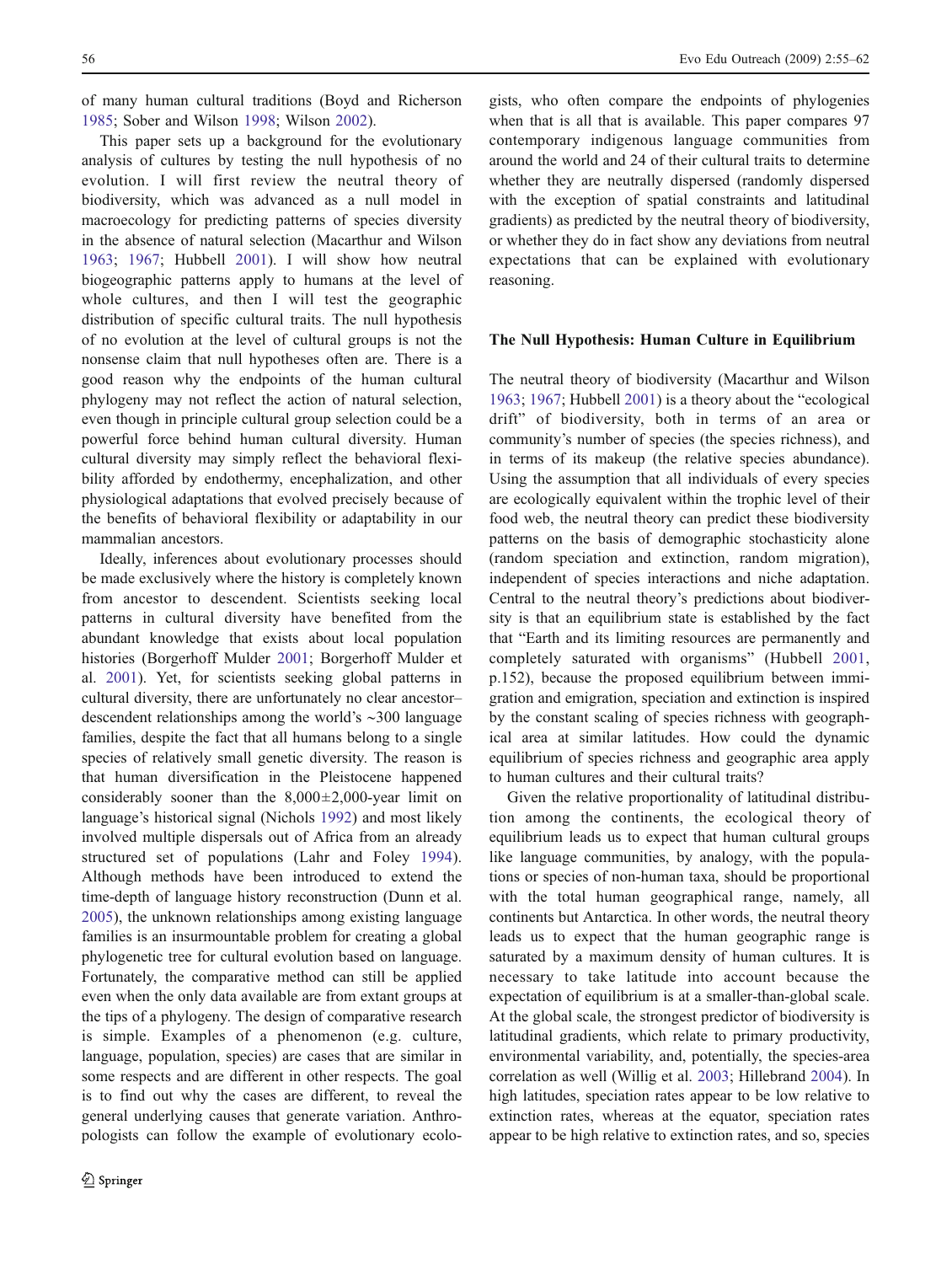accumulate near the equator. Several authors have also noted a latitudinal gradient in the worldwide density of human languages, with higher numbers towards the equator than towards the poles (Nettle [1998;](#page-7-0) Collard and Foley [2002](#page-7-0); Mace and Pagel [1995\)](#page-7-0), paralleling the gradient seen in biological species richness. Humans, like other species, appear to be especially abundant nearer the equator, although this is not surprising given that most hominid species are thought to have arisen in subtropical regions in and around Africa. Figure 1 shows percentages of total living languages per continental region cited by the Ethnologue language database (Gordon [2005;](#page-7-0) see [http://www.ethnologue.](http://www.ethnologue.com/ethno_docs/distribution.asp?by=area) [com/ethno\\_docs/distribution.asp?by=area\)](http://www.ethnologue.com/ethno_docs/distribution.asp?by=area) plotted against the percentage of total terrestrial area, excepting Antarctica (from Grosvenor [1966\)](#page-7-0), and fit with an arbitrary regression-type line. The major continental regions plotted hold roughly similar latitudinal distributions from low to high latitudes.

Although a proportional distribution is expected between the geographic areas of the continents and the number of language groups they maintain, two regions, Oceania and Africa, maintain more groups per area, while one region, the Americas, although it is the largest of the regions compared, maintains fewer language groups. The prehistory of human dispersal and migration across the continents can help describe the reasons for departure between language group abundance and geographical area in three out of five data points. In areas like the Americas that were initially reached at later dates, less time to diversify could have led to unequal proportions of cultures to area. Alternatively, the recent Holocene history of expanding agricultural groups could have disrupted the ecological equilibrium around centers of agricultural innovation. These explanations should not be dismissed as reflecting historical circumstances alone. The differential expansion and marginalization of cultural groups is an evolutionary signal. Although the expansion



Fig. 1 Languages per geographic area in five continental regions. The central line is for general reference only

and retraction of group size cannot produce group-level adaptations without the colonization of new groups, it nonetheless has been considered sufficient basis for the action one of the two forms of multi-level selection ("Multi-Level Selection type 1" (MLS1) Damuth and Heisler [1988;](#page-7-0) Okasha [2006,](#page-7-0) elsewhere called "trait-group selection" Wilson [1975](#page-7-0); [1980,](#page-7-0) "patch selection" Van Valen [1980](#page-7-0), and "false or soft group selection" Mayr [1997\)](#page-7-0). Individual-level adaptations can occur during this weak form of group selection, however, by virtue of group membership, as in the evolution of lactase evolution under the expansion of dairy farming (Durham [1991](#page-7-0)).

## A Global Comparison of Cultural Trait Distributions

Whereas using the neutral theory of biodiversity at the level of cultural diversity establishes the expectation for a global relationship among human cultures as a function of geographic area and latitude, the geographic dynamics of specific cultural traits is also of interest. Claims that particular cultural traits like religious doctrines (Wilson [2002](#page-7-0)) may have evolved as human group-level adaptations can be ruled out if they obey the expectation of neutral distribution around the globe. Statistical analysis was carried out to examine the distribution of specific cultural traits across continental regions. The goal was to assess whether the variation within cultural traits is statistically equivalent across regions (and if so, to what extent) or if regions show heterogeneous distributions of cultural traits.

A total of 97 well-circumscribed linguistic groups of varying size, geographical scope, and linguistic/genealogical origin (see Fig. [2](#page-3-0)) held enough ethnographic description of cultural traits to be considered sufficiently informative for analysis. See Appendix [A](#page-5-0) for a complete list of the language groups that were compared, classed into language families and showing a measure of their representativeness. Cultural data were recorded directly from ethnographic compendia and databases, or else deduced or inferred from descriptions in the literature and given original codifications (see Appendix [A\)](#page-5-0). A primary source for these is the Human Relations Area Files (HRAF) ethnographic search engine. Socio-economic data were then added from the Ethnographic Atlas, a database of 1,167 language groups first compiled by Murdock (1962–[1980](#page-7-0)) in 29 successive installments of the journal Ethnology. A running update of the database is edited as a supplement to the journal World Cultures. Data were assigned to four continental regions to reflect natural barriers to migration and dispersal: (1) Africa (south of the Saharan desert), (2) Europe (and Asia west of the Himalaya Mountains), (3) the Americas, and (4) Asia east of the Himalayan Mountains, including the Pacific islands.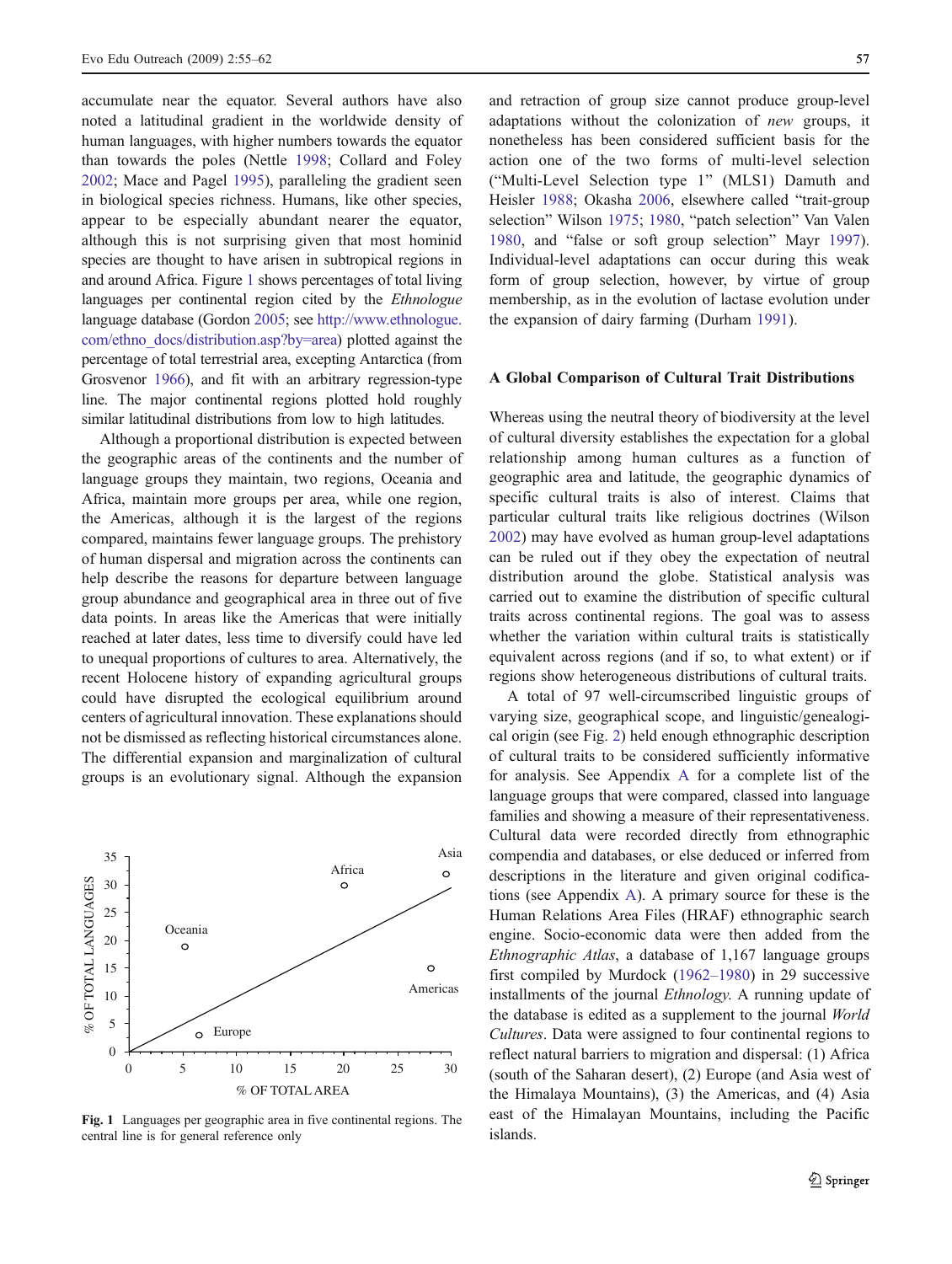<span id="page-3-0"></span>Fig. 2 Language groups under analysis. The 97 language groups under analysis shown on a world map



The null hypothesis that there is independence among regions with respect to cultural trait distributions was tested using the chi-square test. The chi-square  $(\chi^2)$  test is a test of independence, also known as a test of association, used in this case non-parametrically, though suitable for parametric or non-parametric distributions. It tests whether each possible outcome on a contingency table is equally likely, e.g., that a culture's lucky number is equally likely to be 3 or 4 or 7 whether the culture is situated in the Americas, in Eurasia, in Subsaharan Africa, or in East Asia/Oceania. To further address the strength of association or non-independence, if any, Cramer's  $V$  was used, which has a range of 0 (NS) to 1 (association). This measure is a modification of the Phi Coefficient (a standard measure of association for  $2 \times 2$ contingency tables), allowing it to be used in the comparison of variables of different numbers of categories (although it should only be done in relative, not absolute terms), and in the analysis of contingency tables larger than  $2\times 2$  (Siegel and Castellan [1988](#page-7-0)).

# Results

The chi-square analyses revealed that the distributions of many of the variables under analysis are not fully independent from geographical region, at the scale of the four continental regions compared. The results of analyses for each cultural trait can be seen in Appendix [B.](#page-7-0) Out of the 24 cultural variables tested, only eight varied without significant association with geographic region (at the level of  $p<0.05$ ). But instead of referring exclusively to the chisquare level of significance, Cramer's V provided a measure of how closely associated (on a range from 0 to 1) the traits are with respect to geographic region. Their level of association is low on average, reflected in an average Cramer's V of 0.353.

# Discussion

Eight cultural variables violated the null hypothesis by being strongly associated with geographical region  $(p<$ 0.001). Two particularly geographically sensitive traits under analysis regard language. Language Family, though more of a phylogenetic marker than a cultural trait because of the extremely conservative inheritance of language, is expected to reflect the constraints on cultural traits that are inherited vertically, from parents to offspring, rather than horizontally, within a generation. Language is, therefore, a trait that varies spatially due to migration and dispersal rather than diffusion between cultures. Since populations tend to migrate and disperse within circumscribed areas of the earth, language families tend to be localized to single continental regions.

The Number of Languages In Language Families was also found to be geographically uneven. This variable corresponds to the range between language isolates, the last extant members of a language family like Ainu or Basque, to particularly populous language families, like Niger-Kongo or Malayo-Polynesian (see Appendix [A\)](#page-5-0). The concentration of large and small language families in particular regions reveals a clear disruption in the equilibrium of cultures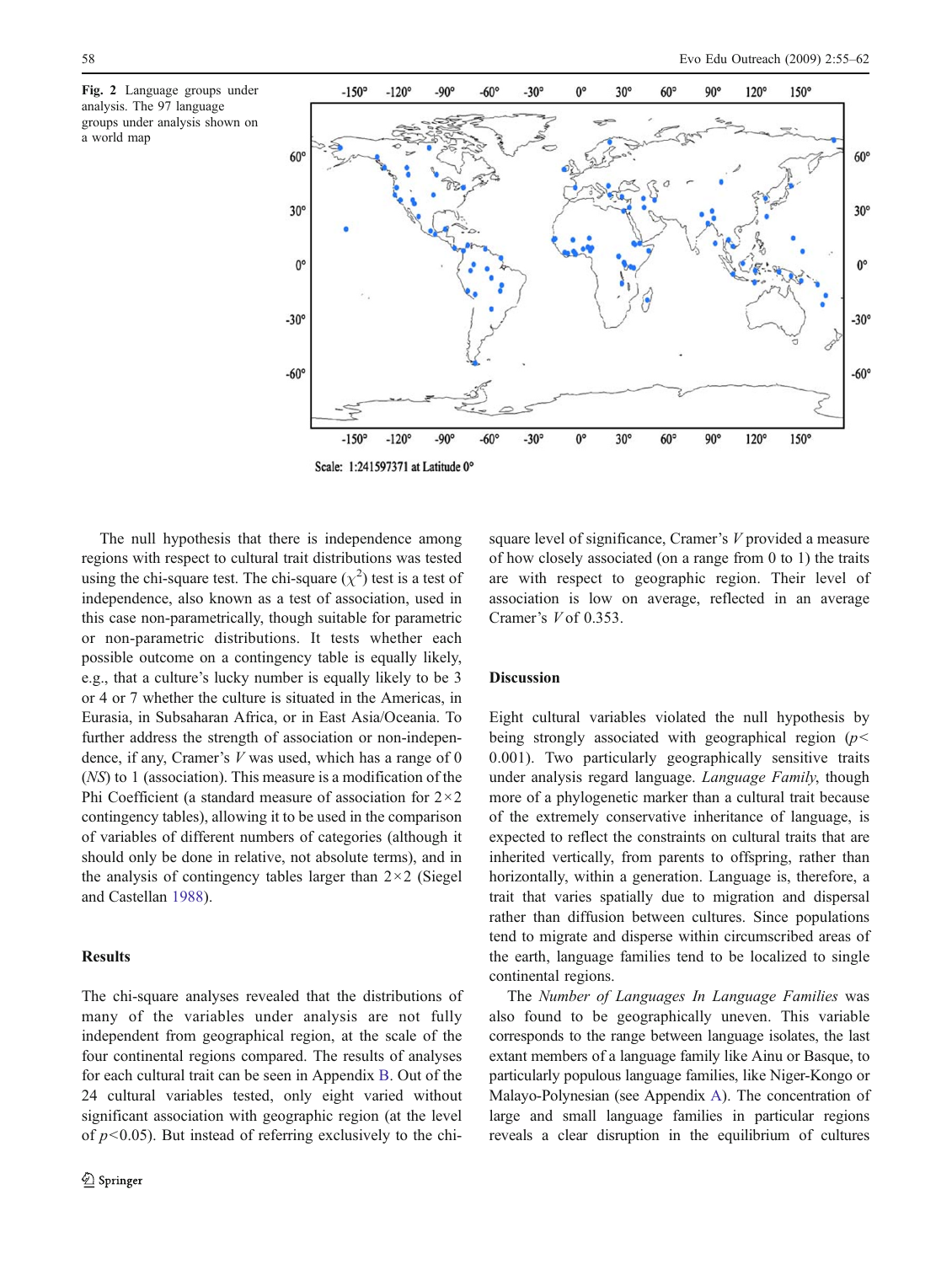worldwide. The explanation for this is marginalization, as seen in the pattern of innovation and subsequent colonization, following particularly productive inventions such as agriculture, that lead to differential expansion. Cultural group expansion also explains the remaining six highly geographically sensitive traits under analysis: Mode of Subsistence, Monotheism, Borrowed vs. Invented Writing System, Subsistence Economy, Agricultural Intensity, and Religious Influence. For instance, historically, monotheism expanded from its point of origin in the Middle East, explaining the trait's lack of proportionality between the Middle East and other regions around the globe. This deviation from the neutral theory's expectation of equilibrium lends support to the hypothesis of Wilson [\(2002](#page-7-0)) that religious doctrine is subject to an evolutionary process.

On the other hand, the six variables that because of their low Cramer's V, most clearly upheld the null hypothesis of equilibrium among states of globally distributed cultural traits, for instance the Gender of Mythical/Legendary Entities and Number System Base, confirm the prediction of equilibrium among cultural trait state distributions around the globe. These traits exemplify the independence of cultural traits from geographic differences and fall into either of two ironically quite opposite, classes: (1) cultural traits may express variability that is universal to all humans independent of the local environment. Alternatively, (2) cultural traits may be so plastic as to have much of their total variability explored either by chance or in response to local environments. These traits conform to the conventional definition of culture as a highly variable, often arbitrary phenomenon that is the result of human behavioral flexibility.

# Are Cultures Too Unique for Comparison?

Potential pitfalls of these analyses include problems with comparing cultures in general. The particular variables and codes used in analysis here, as well as the categorization of cultural traits in principle, are vulnerable to inaccuracy on two counts: miscategorizing out of anachronism, bias, or imprecision, and miscategorizing because of an essential incomparability of cultures or cultural traits. Avoiding anachronism, bias, and imprecision, including categorization itself where there exists a continuum, is an ongoing scholarly task requiring sensitivity and vigilance. Whereas avoiding inaccuracies is simply constitutive of scholarship, the second potential problem of incomparability among cultures would pose a fundamental barrier to any methodological strategy, and so addressing this is of fundamental importance to cross-cultural analysis.

The larger challenge as it is usually posed, of a fundamental incomparability among cultures, questions whether cultures or traditions may be intrinsically incomparable because of different underlying histories or different overlying functions. The steps taken towards organizing society around key traditions, for example agriculture, are not universal, nor possibly are the precise functional reasons for them to persist. However, the research problem can be restated in statistical terms, to ask whether the steps taken around such major organizational features of a society are often correlated with certain other features. A more concrete challenge, however, is that the groups being compared are not always unitary along the variables of interest. Groups vary within themselves according to social contexts related to age, status, and gender, and according to functional contexts such as building, food procurement and preparation, worship, mourning, and wedding ceremonies. Given that many variants of cultural traits can be seen to depend on contexts that vary in time and space within cultures, the choice of single variants of cultural traits to represent their culture is made especially difficult. Whether by chance or by design, different variants are often clearly employed for different activities. For example, the Duke of York Islanders "usually count in tens but count coconuts, taro, and yams by fours, and have a special set of terms for counting diwara ("shell money") in quantities of sixty" (Bowers [1977](#page-7-0)). Until such fine-grained variation within cultures can be rightfully compared, cross-cultural researchers must rely on the precendents of using individual reports to represent group-level traits in psychology and cross-cultural anthropology (Triandis [1996\)](#page-7-0), and although the costs of doing so are noisy data and a lower rate of significance in statistical tests, this is often a smaller price to pay than the assumption that large-scale, quantitative research cannot be done.

Part of the resistance in anthropology to scientific generalizations is that they can, and have been, misused. The assumption that history equals progress dominated early anthropological study as pervasively as did the sun's apparent rise and fall in pre-Copernican astronomy. However, indigenous human cultures of the past and present are longer seen as steps on a single ladder of global social progress reminiscent of Aristotle's Scala Naturae. Evolutionary theory has offered anthropologists a new appreciation of global diversity through local adaptation. But evolutionary claims are not the only avenue for explaining cultural diversity, and should not be, given humanity's recent origin, small genetic diversity, evolved behavioral flexibility, and tools for adapting within generations without the need for true multigenerational evolution by natural selection.

Acknowledgments G. Eble, D. McCandlish, D. McShea, C. Simpson, NSF Grant # EF-0423641.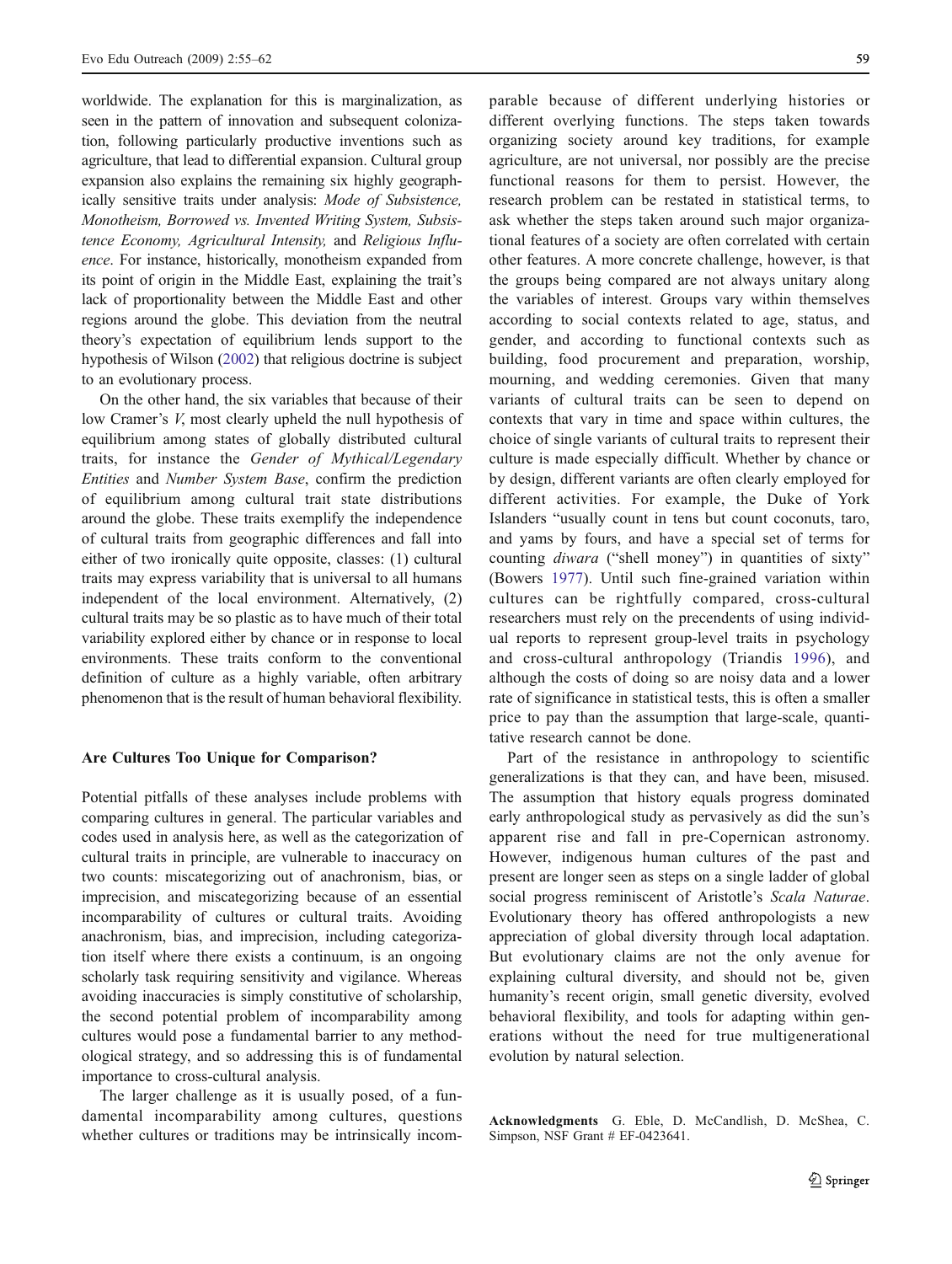## <span id="page-5-0"></span>Appendix A: Cultural Trait Values

## Quantitative Variables

Highest recorded base of the culture's numeric system  $(\leq 5)$ e.g. base 5, decimal, duodecimal, vigesimal

Highest number to which people count (up to 10,000) or number meaning "many."

Dominant recorded ritual or lucky number.

# Qualitative variables Qualitative variables

| N              | Total | Language<br>family                            | Language group                                                                                                                                                                              |
|----------------|-------|-----------------------------------------------|---------------------------------------------------------------------------------------------------------------------------------------------------------------------------------------------|
| 24             | NA.   | Language isolates;<br>No known<br>relatedness | Ainu, Andamanese, Palikur,<br>Basque, Pawnee, Atroari,<br>Ona, Chukci, Pomo, Iroquois,<br>Japanese, Korean, Tzeltal, Masaai,<br>Zapotec, Yagua, Inca, Stoney,<br>Thai, Tukano, Saami, Warao |
| 18             | 1489  | Niger-Congo                                   | Akamba, Ashanti, Azande,<br>Banyoro, Bemba, Berom,<br>Bete, Dan, Dogon, Fanti, Fulah,<br>Ganda, Koro, Kulango, Luba,<br>Serer, Tiv, Wolof, Yasgua, Yoruba                                   |
| $\overline{2}$ | 47    | Na-Dene                                       | Tlingit, W. Apache                                                                                                                                                                          |
| 3              | 62    | Uto-Aztecan                                   | Aztec, Hopi, Tarahumara                                                                                                                                                                     |
| $\overline{c}$ | 38    | Algonquian                                    | Blackfoot, E. Ojibwa, Ojibwa                                                                                                                                                                |
| $\overline{3}$ | 22    | Chibchan                                      | Cuna, Kogi, Talamanca                                                                                                                                                                       |
| 8              | 372   | Afro-Asiatic                                  | Amhara, Babylonian, Egyptian,<br>Hausa, Hebrew, Somali                                                                                                                                      |
| 12             | 1239  | Malayo-Polynesian                             | Api, Caroline Islanders, Chuuk,<br>E. Toradja, Hawaiian, Houailou,<br>Iban, Kodi, Malagasy, Malekula,<br>Tikopia, S. Toradja, Trobriand<br><b>Islanders</b>                                 |
| $\overline{2}$ | 32    | Macro-Ge                                      | Karaja, Xavante                                                                                                                                                                             |
| $\overline{2}$ | 372   | Austro-Asiatic                                | Khasi, Khmer, Santal                                                                                                                                                                        |
| 3              | 33    | Penutian                                      | Klamath, Lake Yokuts, Tsimshsian,<br>Yokuts                                                                                                                                                 |
| 7              | 443   | Indo-European                                 | Bengali, Croat, Greek, Kurdish,<br>Maldivian, Roman, Serb                                                                                                                                   |
| $\overline{2}$ | 70    | Tupi                                          | Guarani, Munduruku                                                                                                                                                                          |
| $\overline{2}$ | 11    | Eskimo-Aleut                                  | Copper Inuit, Inupiaq                                                                                                                                                                       |
| 3              | 365   | Sino-Tibetan                                  | Chepang, Chinese, Tibetan                                                                                                                                                                   |
| $\overline{c}$ | 552   | Trans-New Guinea                              | Kapauku, Kewa                                                                                                                                                                               |
| $\overline{2}$ | 65    | Altaic                                        | Turkish, Mongolian                                                                                                                                                                          |

# N Language family size

- 30 Thousands of members
- 11 Five or less members (language isolate)
- 32 Between five and a hundred members
- 24 Hundreds of members
- 0 Missing data

# N Religious influence

- 24 None
- 55 Babylonian Zoroastrian, Judeo-Christian or Muslim
- 11 Buddhist or Hindu
- 7 Missing data

## N Method of counting or tallying

- 5 Total tool using, including words and stylized inscriptions
- 31 Some non-tool object use—body parts, pebbles, sticks
- 61 Missing Data
- N Recorded preference, ritual or otherwise, for even or odd numbers
- 32 Even
- 29 Odd
- 36 Missing data

## N Degree of Monotheism (adapted from "high gods" Gray [1999\)](#page-7-0)

- 30 Absent or not reported
- 16 Not active in human affairs
- 7 Active in human affairs but not supportive of human morality
- 20 Supportive of human morality
- 24 Missing data

## N Grammatical system

- 22 OV
- 30 VO
- 45 Missing data
- N Gender of dominant deities or mythical heroes
- 27 Absence of female deity/hero
- 29 Presence of female deity/hero
- 41 Missing data

# N Predominant calendar type

- 64 Strictly astronomical or otherwise empirical (e.g. lunar)
- 8 Arithmetic (e.g. intercalated, solar)
- 25 Missing data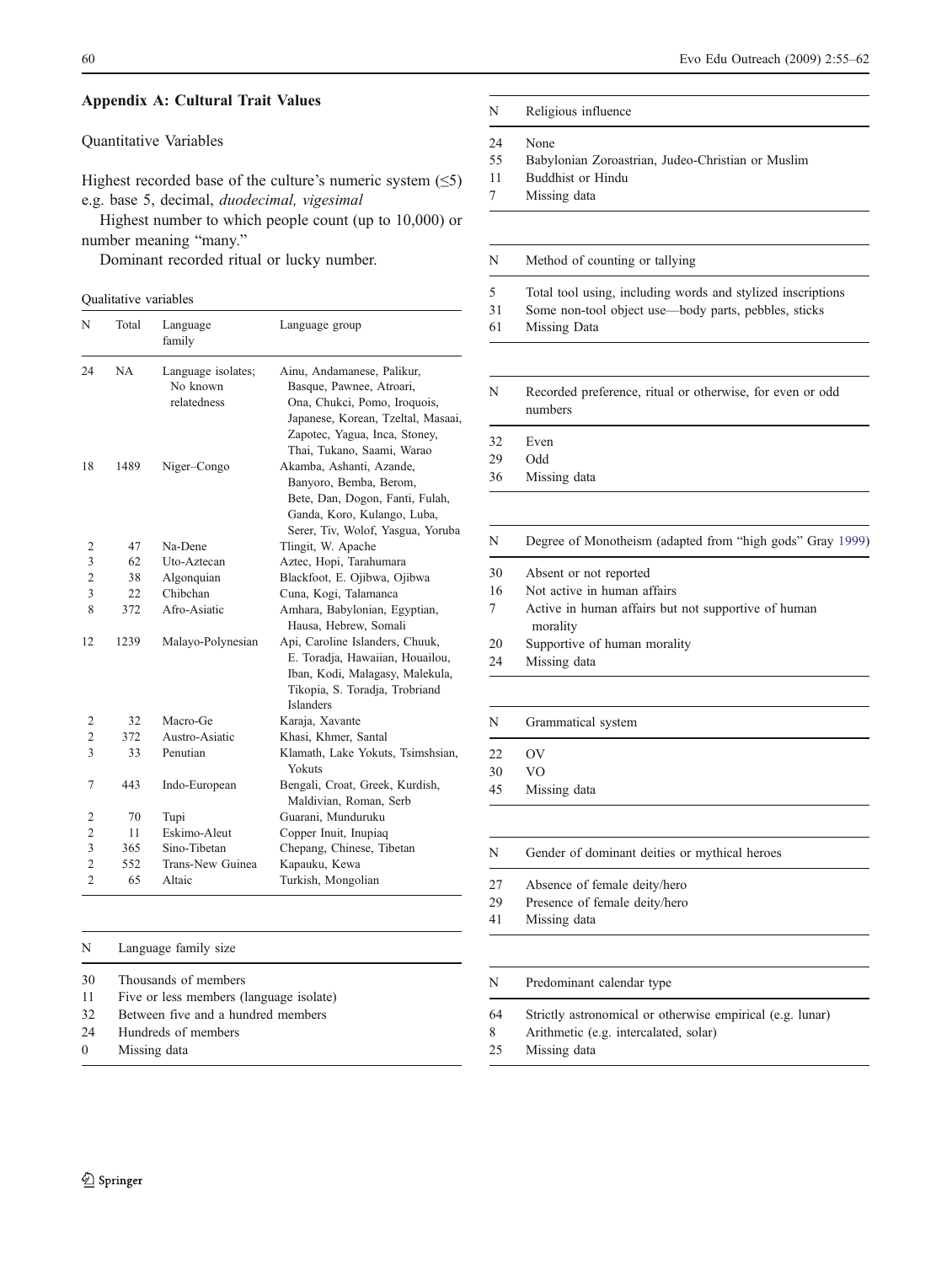| N        | Primary indigenous writing system                                                  | N              | "Domestic   |
|----------|------------------------------------------------------------------------------------|----------------|-------------|
| 56       | Alphabet (symbols—letters—depict sounds)                                           | 11             | Independe   |
| 21       | Syllabary or syllabic alphabet                                                     | 13             | Independe   |
|          | (symbols depict syllables)                                                         | $\overline{2}$ | Independe   |
| 6        | Systematic logograms/ideograms                                                     | $\overline{2}$ | Polygynou   |
|          | (symbols depict words)                                                             | 8              | Polygynou   |
| 14       | Missing data                                                                       | 8              | Minimal (   |
|          |                                                                                    | 45             | Small or 1  |
|          |                                                                                    | $\mathbf{0}$   | Missing da  |
| N        | Written system of communication                                                    |                |             |
| 53       | No use of indigenous alphabet or syllabary-borrowed                                | N              | "Largest C  |
| 44       | Invented an alphabet or syllabary (independently or through<br>stimulus diffusion) | 23             | Bilateral d |
| $\Omega$ | Missing data                                                                       | 15             | Kindreds:   |
|          |                                                                                    | 1              | Ambilinea   |
|          |                                                                                    | 3              | Ramages:    |
| N        | Dominant mode of subsistence                                                       | 49             | Unilineal   |
|          |                                                                                    | 6              | Missing da  |
| 26       | Hunting/gathering                                                                  |                |             |
| 7        | Pastoralism                                                                        |                |             |
| 61       | Agriculture                                                                        | N              | "Kin Tern   |
| 3        | Missing data                                                                       |                |             |
|          |                                                                                    | 26             | Hawaiian-   |
|          |                                                                                    | 14             | Iroquois-ty |
| N        | "Intensity of Agriculture" (from Gray 1999)                                        |                | Eskimo-ty   |
| 14       | No agriculture                                                                     | 5              | Omaha-ty    |
| 2        | Casual agriculture, incidental to other subsistence modes                          | 8<br>7         | Descriptiv  |
| 32       | Extensive or shifting agriculture, long fallow, and new                            |                | Crow-type   |
|          | fields cleared annually                                                            | 3              | Mixed       |
|          |                                                                                    | 17             | Missing da  |

- 5 Horticulture, vegetal gardens or groves of fruit trees
- 17 Intensive agriculture, using fertilization, crop rotation, or other techniques to shorten or eliminate fallow period
- 16 Intensive irrigated agriculture
- 11 Missing data

## N Dominant pattern of descent

- 33 Patrilineal
- 14 Matrilineal
- 43 Ambi/duo/bilateral or mixed
- 7 Missing data
- N "Transfer of Residence at Marriage: After First Years" (from Gray [1999](#page-7-0))
- 58 Wife to husband's group
- 12 Couple to either group or neolocal
- 20 Husband to wife's group
- 7 Missing data
- c Organization" (from Gray [1999](#page-7-0)) ent nuclear family, monogamous ent nuclear family, occasional polygyny
- ent polyandrous families
- us: unusual co-wives pattern
- us: usual co-wives pattern
- (stem) extended families
- large extended families
- data
- Cognatic Kin Group" (from Gray [1999](#page-7-0))

# descent

- ego-oriented bilateral kin groups
- al descent: lacking true ramages
- ancestor oriented ambilineal groups
- descent groups
- data

#### ms for Cousins" (from Gray [1999](#page-7-0))

- -type
- type
- <sub>vpe</sub>
- /pe
- ve-type
- 
- data
- N "Community Marriage Organization" (from Gray [1999\)](#page-7-0)
- 14 Demes, not segregated into clan barrios
- 13 Segmented communities without local exogamy
- 36 Agamous communities
- 8 Exogamous communities, not clans
- 2 Segmented communities, localized clans, local exogamy
- 11 Clan communities, or clan barrios
- 13 Missing data